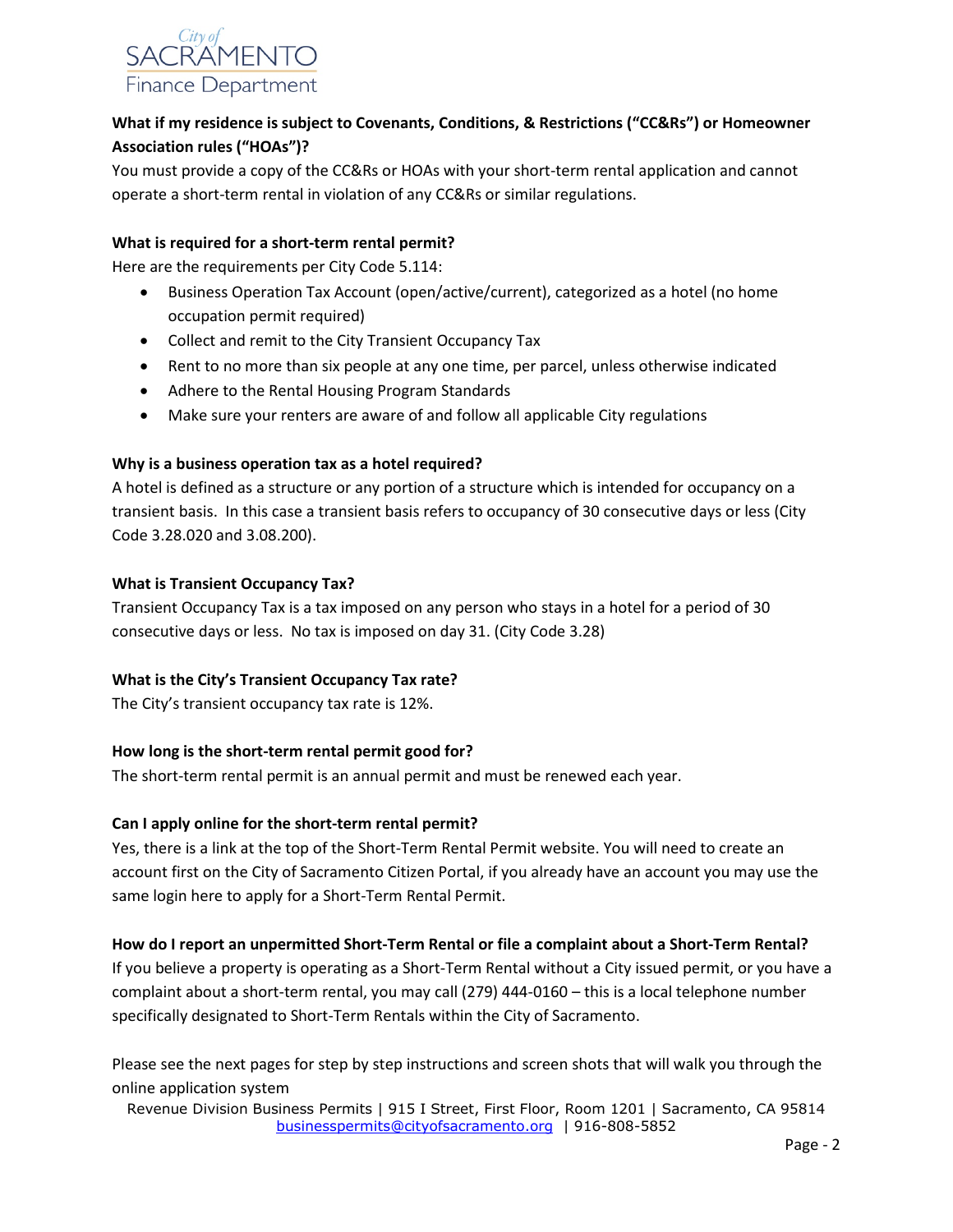# **HOW TO APPLY ONLINE FOR A SPECIAL BUSINESS PERMIT**

**STEP 1: GO TO<https://aca.accela.com/sacramento/Default.aspx>**

## **STEP 2: CREATE AN ACCOUNT IN THE CITY OF SACRAMENTO'S CITIZEN PORTAL**

| SACRAMENTO                                                                                                                                                                                                                                                                                                                                                                                                                                                                                                                                                                                                                                                                                                                                                                                                                                                                                                                                                                                                                                                                                                                                                                                                                              |                                                                                                                                                                                                                                                                                                                                              |                                                                                                                                                                    |  |
|-----------------------------------------------------------------------------------------------------------------------------------------------------------------------------------------------------------------------------------------------------------------------------------------------------------------------------------------------------------------------------------------------------------------------------------------------------------------------------------------------------------------------------------------------------------------------------------------------------------------------------------------------------------------------------------------------------------------------------------------------------------------------------------------------------------------------------------------------------------------------------------------------------------------------------------------------------------------------------------------------------------------------------------------------------------------------------------------------------------------------------------------------------------------------------------------------------------------------------------------|----------------------------------------------------------------------------------------------------------------------------------------------------------------------------------------------------------------------------------------------------------------------------------------------------------------------------------------------|--------------------------------------------------------------------------------------------------------------------------------------------------------------------|--|
| <b>Community Development Department</b><br>For best results, use one of the following browsers: Internet Explorer 11, Google Chrome<br>42, Mozilla Firefox 37, or Safari 8.<br><b>Building</b><br><b>Planning</b><br>Public Works Operating Permit General Property Info<br>Home<br>Advanced Search v<br>Welcome to the City of Sacramento's Citizen Portal<br>This portal allows the general public to view the details and status of<br>Community Development Department planning applications, building permit<br>applications, and permits without registering for an account.<br>Additional services are available with registration:<br>• On-line Permits - California licensed contractors can acquire building<br>permits for many of the most common trade projects. Visit the On-line<br>Minor Permits page for a detailed list of the types of permits available<br>On-line. This service requires a free portal user account and the<br>association of your license number with the account.<br>• Note: Each license is restricted to a single account. Download the<br>On-line Permitting Registration Guide for instruction<br>have any questions regarding this service please email<br>Streamline@cityofsacramento.org. | Announcements Register for an Account<br>QV.<br>Search.<br>Login<br><b>User Name or E-mail:</b><br>Password:<br>Login »<br>Remember me on this computer<br>I've forgotten my password<br><b>New Users: Register for an Account</b><br>the followina<br>browsers: Internet Explorer 11, Google<br>Chrome 42, Mozilla Firefox 37, or Safari 8. | <b>REGISTER FOR AN ACCOUNT</b>                                                                                                                                     |  |
| . *NEW* Electronic Plan Check (EPC) Application Submittal - An<br>applicant with a project needing plan review approval can submit PDF<br>files for review and avoid time consuming visits to the public counter<br>submitting and resubmitting for each cycle. Visit the Electronic Plan<br>Check page for more detailed information about assembling your<br>submittal package.<br>• Scheduling of Inspections - If you have an issued Building Permit and<br>are ready for a field inspection, you can schedule it through the Citizen<br>Portal. You do have to establish a free basic portal user account but will<br>not be required to associate a license with this account. The city offers<br>several ways to schedule Building permit field inspections. Visit the<br>Schedule an Inspection page to learn about them all.                                                                                                                                                                                                                                                                                                                                                                                                   |                                                                                                                                                                                                                                                                                                                                              | <b>CLICK HERE FOR INSTRUCTIONS ON</b><br><b>HOW TO REGISTER FOR AN</b><br>ACCOUNT**<br>You will receive a confirmation email once<br>your account has been created |  |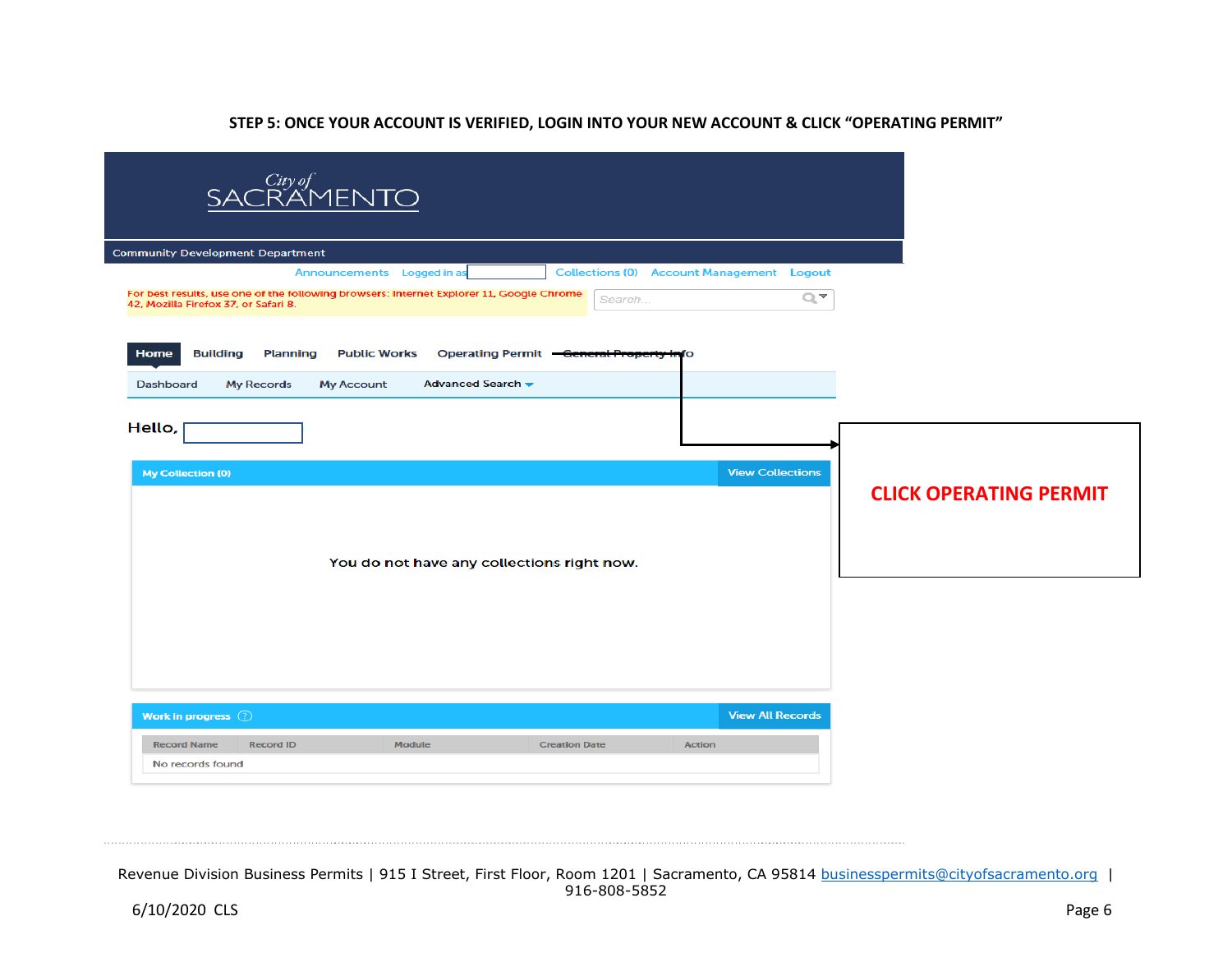### **STEP 6: CLICK "CREATE AN APPLICATION"**

|                                                                                                                           | Announcements Logged in a                                                                |                         |                                                         |                                                  |                                    |
|---------------------------------------------------------------------------------------------------------------------------|------------------------------------------------------------------------------------------|-------------------------|---------------------------------------------------------|--------------------------------------------------|------------------------------------|
| 42, Mozilla Firefox 37, or Safari 8.                                                                                      |                                                                                          |                         |                                                         | <b>Collections (0) Account Management Logout</b> |                                    |
|                                                                                                                           | For best results, use one of the following browsers: Internet Explorer 11, Google Chrome |                         |                                                         | Search                                           | $Q_{\rm c}$                        |
| <b>Home</b><br><b>Building</b><br><b>Create an Application</b>                                                            | <b>Public Works</b><br><b>Planning</b><br><b>Search for Operating Permits</b>            | <b>Operating Permit</b> |                                                         | <b>General Property Info</b>                     |                                    |
| <b>Records</b><br>Showing 0-0 of 0                                                                                        |                                                                                          |                         |                                                         |                                                  | <b>CLICK CREATE AN APPLICATION</b> |
| <b>Permit</b>                                                                                                             |                                                                                          |                         |                                                         |                                                  |                                    |
| <b>Type</b><br><b>Number</b>                                                                                              | <b>Business Name</b>                                                                     | <b>Status</b>           | <b>Address</b>                                          |                                                  |                                    |
| No records found.                                                                                                         |                                                                                          |                         |                                                         |                                                  |                                    |
| <b>Search for Permits</b><br><b>Site Address</b><br><b>Parcel Number</b><br><b>Permit Number</b><br><b>General Search</b> | Enter information below to search for Operating Permits.                                 |                         |                                                         |                                                  |                                    |
|                                                                                                                           |                                                                                          |                         |                                                         |                                                  | Search my records only             |
| <b>Permit Number:</b>                                                                                                     | <b>Business Name</b>                                                                     |                         | <b>Start Date:</b><br>œ<br>10/07/2015<br>$\overline{H}$ | <b>End Date:</b><br>Ø<br>10/03/2018<br>ᆵ         |                                    |
| <b>Street No.:</b>                                                                                                        | <b>Street Name:</b><br>Direction: (?)                                                    |                         | ⊘                                                       | <b>Street Type:</b>                              |                                    |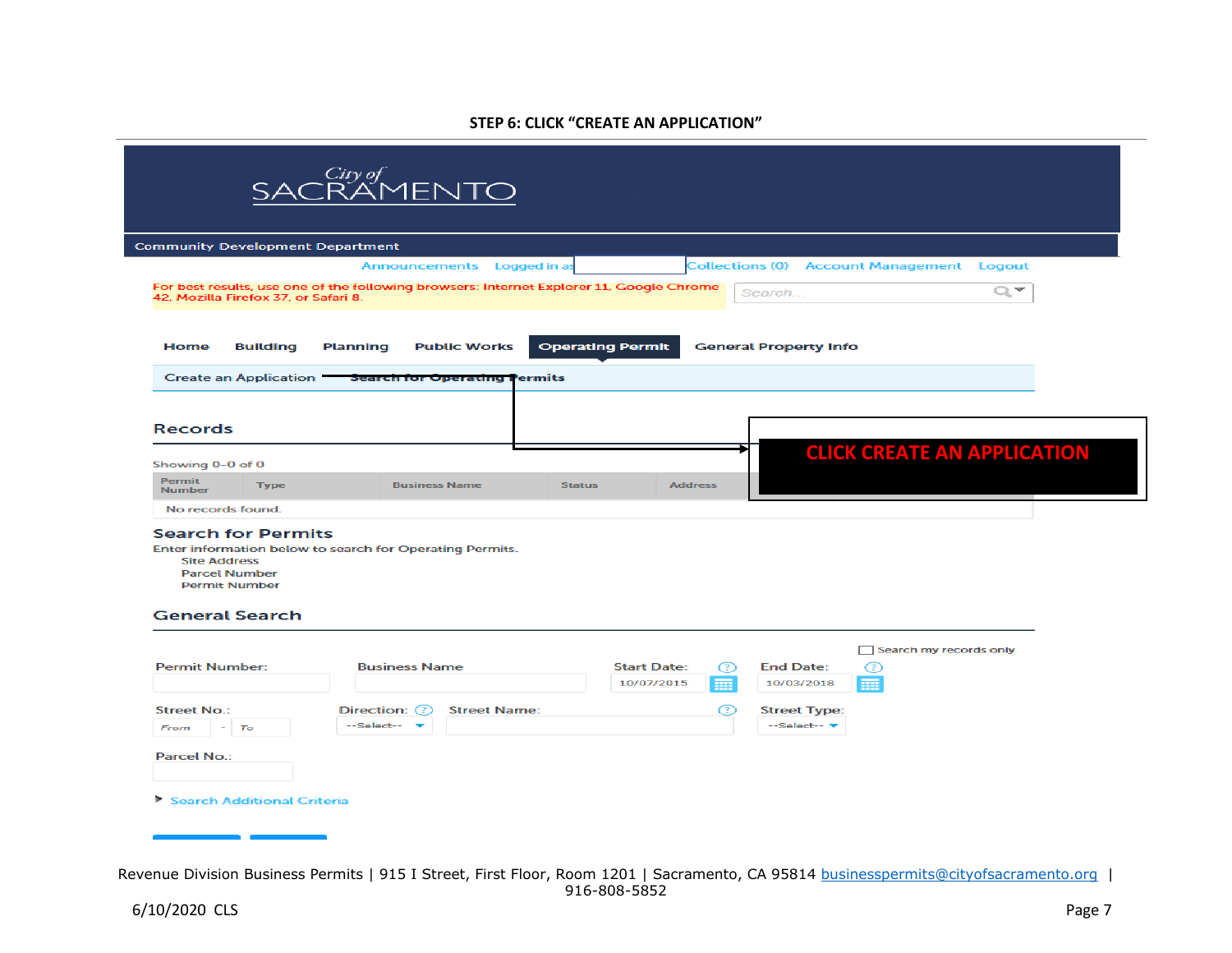#### **STEP 7: ACCEPT THE TERMS & CONDICTIONS, THEN CLICK "CREATE APPLICATION"**

| Announcements Logged in as:                                                                                                                                                                                                                                                                                                                                                                                                                                                                                                                                                                                                                                                                         | <b>Collections (0) Account Management Logout</b>                                |  |
|-----------------------------------------------------------------------------------------------------------------------------------------------------------------------------------------------------------------------------------------------------------------------------------------------------------------------------------------------------------------------------------------------------------------------------------------------------------------------------------------------------------------------------------------------------------------------------------------------------------------------------------------------------------------------------------------------------|---------------------------------------------------------------------------------|--|
| For best results, use one of the following browsers: Internet Explorer 11, Google Chrome<br>42, Mozilla Firefox 37, or Safari 8.                                                                                                                                                                                                                                                                                                                                                                                                                                                                                                                                                                    | Search                                                                          |  |
| <b>Public Works</b><br><b>Operating Permit</b><br><b>Home</b><br><b>Building</b><br><b>Planning</b>                                                                                                                                                                                                                                                                                                                                                                                                                                                                                                                                                                                                 | <b>General Property Info</b>                                                    |  |
| <b>Create an Application</b><br><b>Search for Operating Permits</b>                                                                                                                                                                                                                                                                                                                                                                                                                                                                                                                                                                                                                                 |                                                                                 |  |
| <b>Online Application</b>                                                                                                                                                                                                                                                                                                                                                                                                                                                                                                                                                                                                                                                                           |                                                                                 |  |
| Welcome to the City of Sacramento Revenue Division's Operating Permit Citizen<br>Portal. This system will allow you to submit or renew an application, update<br>information for your business(s), pay fees and track the status of your application from<br>the convenience of your home or office, 24 hours a day.                                                                                                                                                                                                                                                                                                                                                                                |                                                                                 |  |
| Please note that due to the following requirements, your permit will not be approved<br>until the following steps are completed at the Revenue Division, 915 I Street Rm 1201,<br>Sacramento, CA 95814.                                                                                                                                                                                                                                                                                                                                                                                                                                                                                             |                                                                                 |  |
| • Live Scan (fingerprinting/criminal history background check). To<br>schedule an appointment please call the Permits Division at (916) 808-<br>5852.<br>. Payment by Cash or Check (if not paid on-line with a credit card<br>• Before applying for a Special Business Permit, you must have a valid<br>Business Operation Tax Certificate (BOT) with the City of Sacramento.<br>• You can apply for a BOT here: Business Operations Tax Certificate<br>• You will need a valid BOT number to complete your Special Business<br>Permit application.<br>Please "Allow Pop-ups from This Site" before proceeding. You must accept the General<br>Disclaimer below before beginning your application. |                                                                                 |  |
| <b>Notice</b><br>Importance of accuracy and completeness: Completion of the following on-line<br>operating permit application fulfills California Code requirements. Outlined in this<br>section is the requirement that all applications, identify and describe the activity to<br>be covered by the permit for which the application is made. Selections made<br>during the on-line application process produce a description of work statement. It<br>is the applicant's responsibility to provide accurate information. Activity identified                                                                                                                                                     |                                                                                 |  |
| during field inspection which is not in alignment with or exceeds the scope of the<br>I have read and accepted the above terms.<br><b>Continue Application »</b>                                                                                                                                                                                                                                                                                                                                                                                                                                                                                                                                    | <b>1. ACCEPT TERMS &amp; CONDITIONS</b><br><b>2. CLICK CONTINUE APPLICATION</b> |  |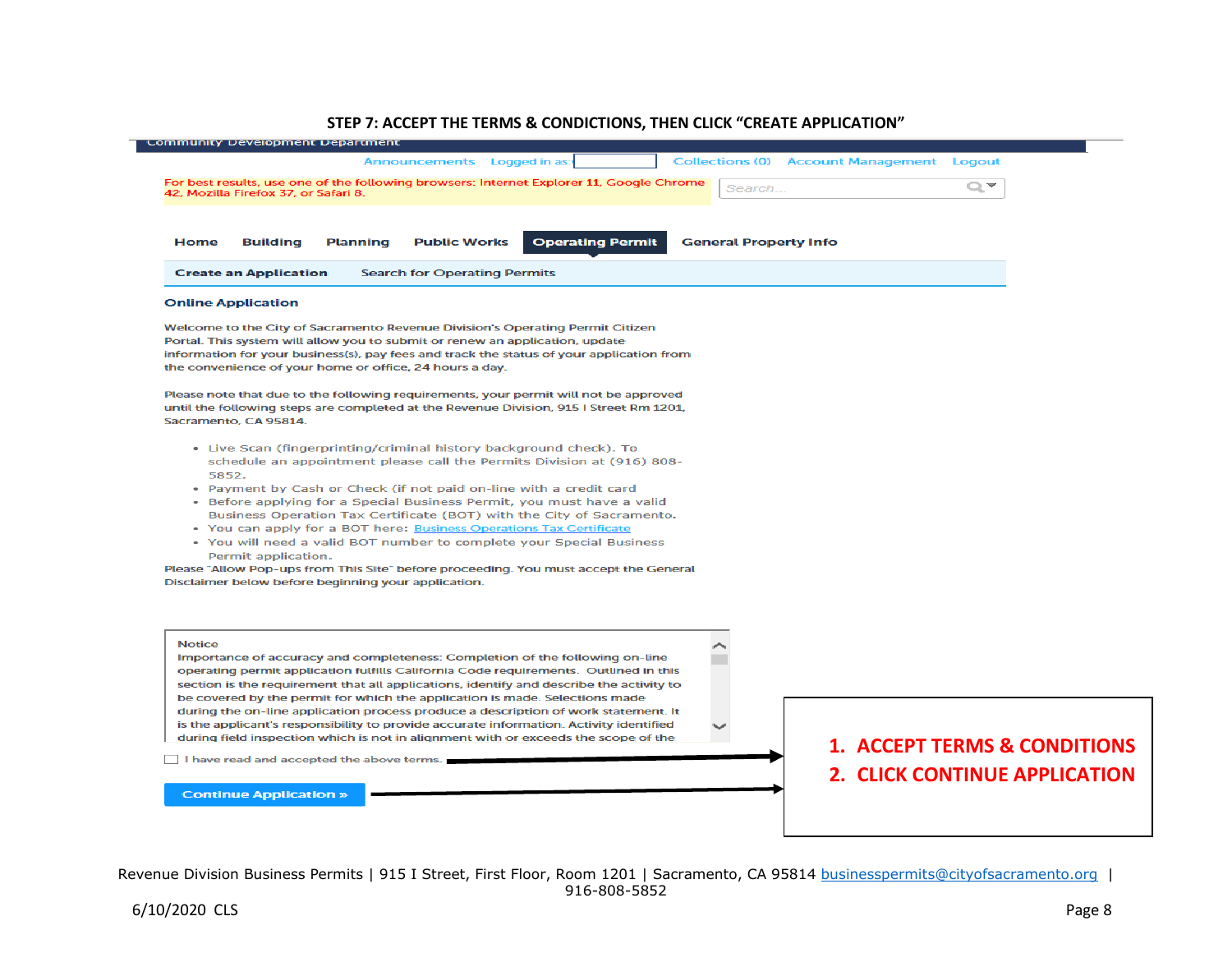### **STEP 8: CLICK "SPECIAL BUSINESS"**

| SACRAMENTO                                                                                                                                                                                                                         |                                                  |
|------------------------------------------------------------------------------------------------------------------------------------------------------------------------------------------------------------------------------------|--------------------------------------------------|
| <b>Community Development Department</b>                                                                                                                                                                                            |                                                  |
| Announcements Logged in as                                                                                                                                                                                                         | <b>Collections (0) Account Management Logout</b> |
| For best results, use one of the following browsers: Internet Explorer 11, Google Chrome<br>42. Mozilla Firefox 37, or Safari 8.                                                                                                   | $Q_{\rm c}$<br>Search                            |
| <b>Operating Permit</b><br><b>Planning</b><br><b>Public Works</b><br><b>Home</b><br><b>Building</b>                                                                                                                                | <b>General Property Info</b>                     |
| <b>Create an Application</b><br><b>Search for Operating Permits</b>                                                                                                                                                                |                                                  |
| <b>Select a Record Type</b><br>Choose one of the following available record types. For assistance or to apply for a record type not listed below please contact us.<br><b>Search</b><br><b>Cannabis</b><br><b>Special Business</b> |                                                  |
| <b>Continue Application »</b>                                                                                                                                                                                                      | <b>CLICK "SPECIAL BUSINESS"</b>                  |
| @ 2018 City of Sacramento   Web Policies                                                                                                                                                                                           |                                                  |